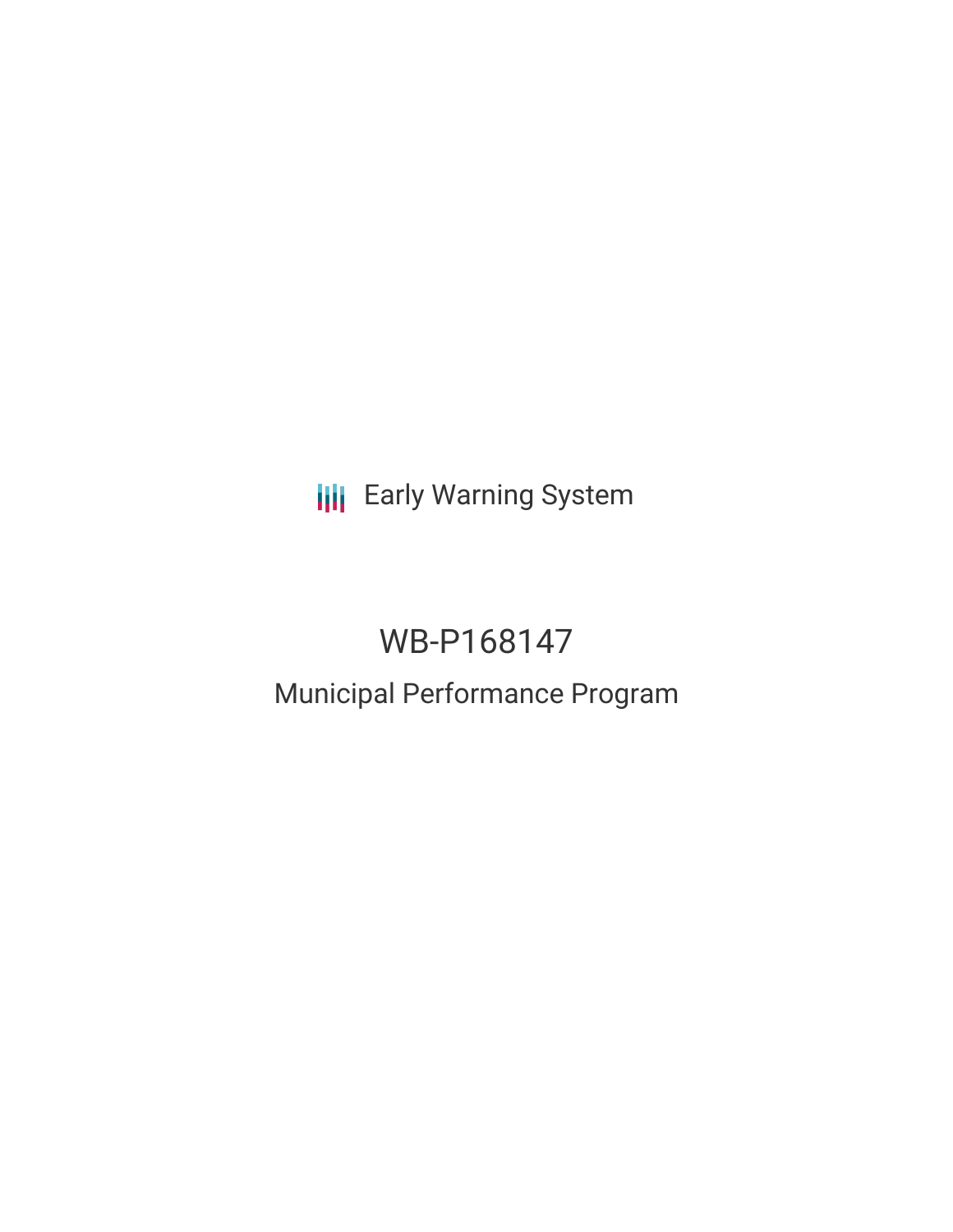

## **Quick Facts**

| <b>Countries</b>               | Morocco                                    |
|--------------------------------|--------------------------------------------|
| <b>Financial Institutions</b>  | World Bank (WB)                            |
| <b>Status</b>                  | Proposed                                   |
| <b>Bank Risk Rating</b>        | U                                          |
| <b>Voting Date</b>             | 2019-10-30                                 |
| <b>Borrower</b>                | Ministry of Finance: Government of Morocco |
| <b>Sectors</b>                 | Construction                               |
| <b>Investment Type(s)</b>      | Loan                                       |
| <b>Investment Amount (USD)</b> | \$300.00 million                           |
| <b>Project Cost (USD)</b>      | \$500.00 million                           |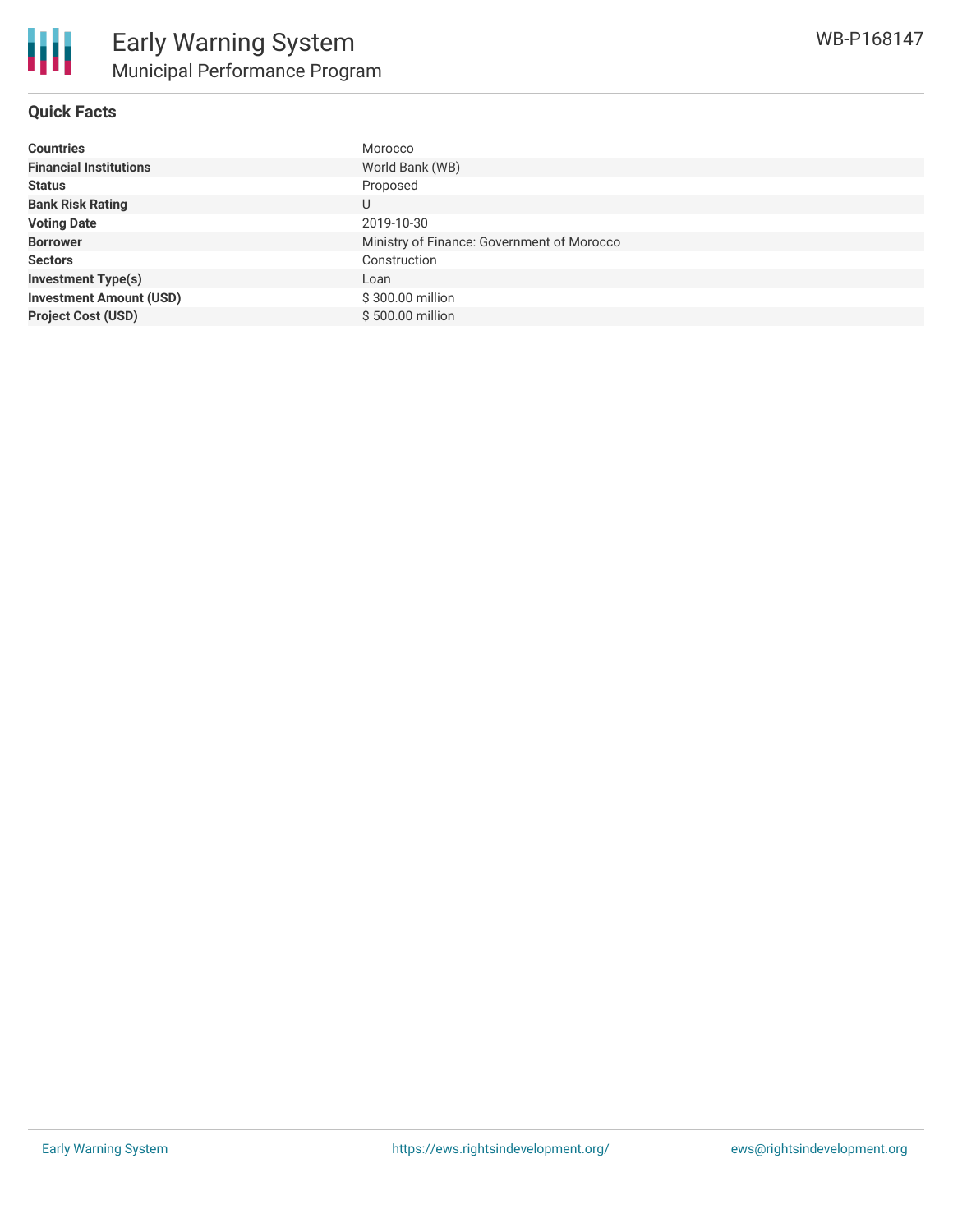

## **Project Description**

According to bank documents, the program objective is (i) to improve the institutional performance of participating municipal governments and (ii) to strengthen inter-municipal coordination for local service delivery in selected urban agglomerations.

The proposed World Bank-financed Program is expected to contribute substantively to the attainment of key results identified in the Government program. By combining support for increased and improved allocation of government transfers to LGs, with institutional mechanisms to enhance the performance of LGs in efficiently and effectively managing public resources in a participatory manner, and incentivizing and supporting the inter-municipal collaboration, the Program will contribute to deepening the process of fiscal and administrative decentralization in Morocco.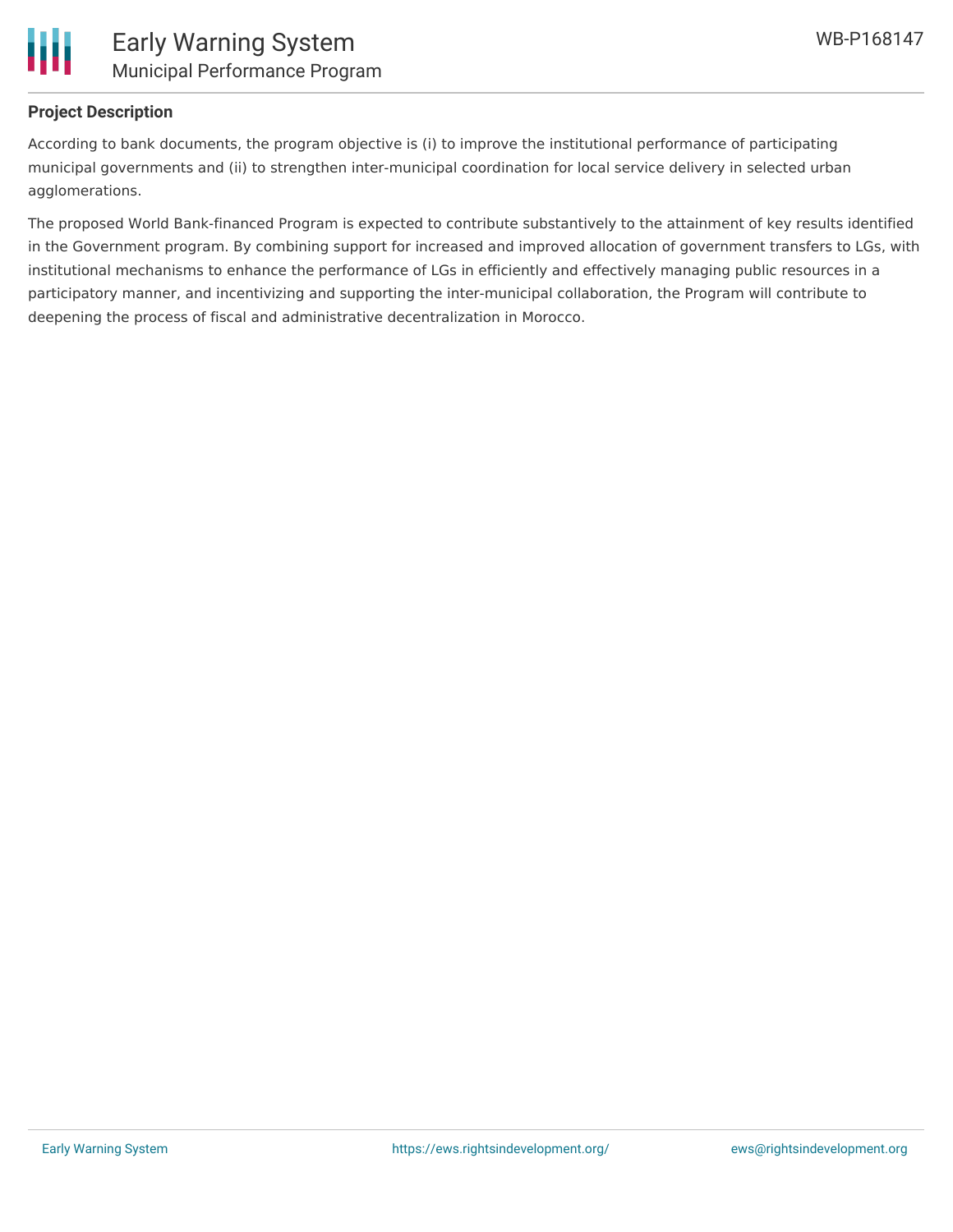

## **Investment Description**

World Bank (WB)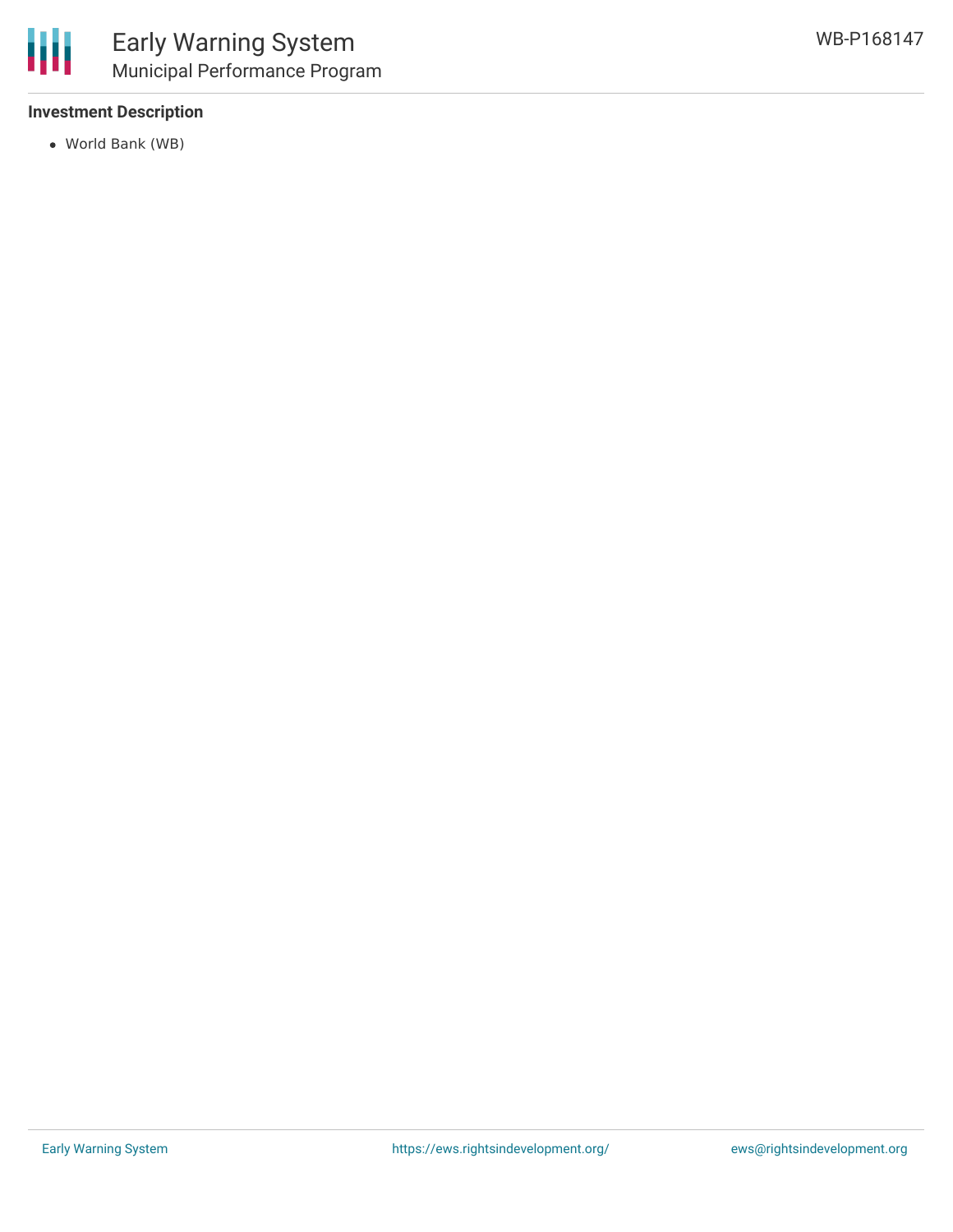## **Contact Information**

#### **World Bank:**

Name : Augustin Maria Designation : Senior Urban Development Specialist Role : Team Leader(ADM Responsible) Telephone No : 5360+4290 Email : [amaria@worldbank.org](mailto:amaria@worldbank.org)

Name : Kolie Ousmane Maurice Megnan Designation : Sr Financial Management Specialist Role : Team Leader Telephone No : 5360+4288 Email : [mkolie@worldbank.org](mailto:mkolie@worldbank.org)

Name : Salim Rouhana Designation : Sr Urban Spec. Role : Team Leader Telephone No : 5714+38786 Email : [srouhana@worldbank.org](mailto:srouhana@worldbank.org)

#### **Borrower:**

Borrower : Ministry of Finance Contact : Maria Oucible Title : Chef de Division du Financement Multilatéral Telephone No : 0537677530 Email : [oucible@db.finances.gov.ma](mailto:oucible@db.finances.gov.ma)

#### **Implementing Agency:**

Ministry of Interior Contact : Khalid Safir Title : Wali Directeur General des Collectivites Locales Telephone No : 0537215806 Email : [ksafir@interieur.gov.ma](mailto:ksafir@interieur.gov.ma)

#### **ACCOUNTABILITY MECHANISM OF WORLD BANK**

The World Bank Inspection Panel is the independent complaint mechanism and fact-finding body for people who believe they are likely to be, or have been, adversely affected by a World Bank-financed project. If you submit a complaint to the Inspection Panel, they may investigate to assess whether the World Bank is following its own policies and procedures for preventing harm to people or the environment. You can contact the Inspection Panel or submit a complaint by emailing ipanel@worldbank.org. You can learn more about the Inspection Panel and how to file a complaint at: http://ewebapps.worldbank.org/apps/ip/Pages/Home.aspx.